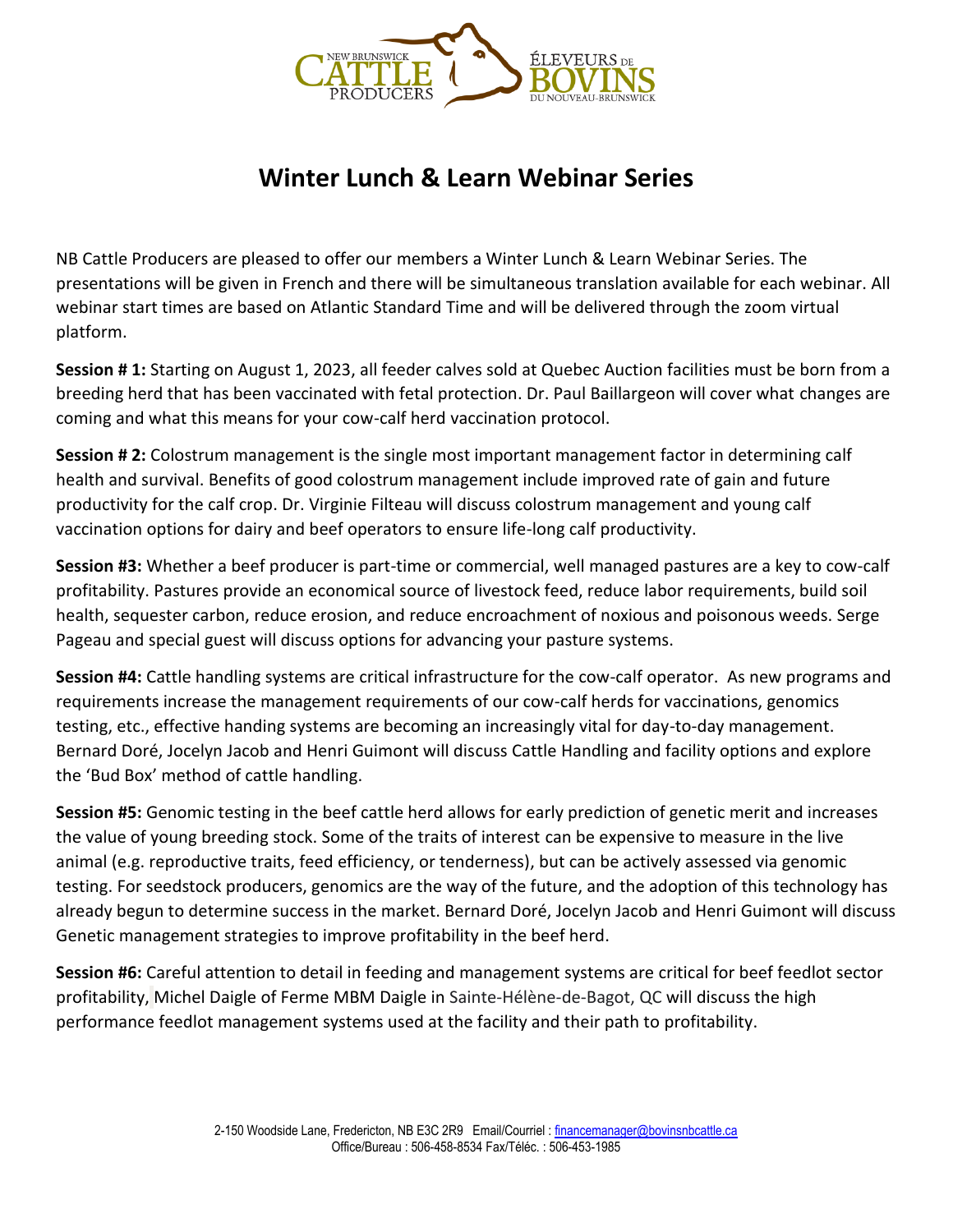

## **Winter Lunch & Learn Webinar Series**

| <b>Date</b> | <b>Time</b>         | Presenter(s)                                                                                                                                                                                                  | <b>Topic</b>                                                                                                                                                                                                    |
|-------------|---------------------|---------------------------------------------------------------------------------------------------------------------------------------------------------------------------------------------------------------|-----------------------------------------------------------------------------------------------------------------------------------------------------------------------------------------------------------------|
| Feb 17/22   | 12pm-<br>1pm        | Dr Paul Baillargeon M.Sc.,<br>D.V.M., Manager-Veterinary<br>Services, Zoetis<br>Eve Martin, agr.   Directrice<br>affaires économiques et mise en<br>marché - veaux d'embouche<br>Les Producteurs de bovins du | Updates on Changes to Vaccine Protocols for<br>Beef Cattle and Calves Sold in Quebec<br>https://us06web.zoom.us/meeting/register/<br>tZMkcuuupzotGtCE qM2RkwUltFHxRD90ROx                                       |
|             |                     | Québec - Maison de l'UPA                                                                                                                                                                                      |                                                                                                                                                                                                                 |
| Feb 25/22   | 11:30am-<br>12:30pm | Dr. Virginie Filteau DMV DES<br><b>MSc</b><br>Vétérinaire technique, Animaux<br>de rentes-Québec et Est de<br>l'Ontario<br>Vetoquinol                                                                         | Colostrum Management & Young Calf<br>Vaccination Programs for Long-Term Health<br>https://us06web.zoom.us/meeting/register/tZUkc-<br>msrTMiHdf0wA6Z j4b8B3NYFfWeQ6m                                             |
| Mar 3/22    | 12pm-<br>1pm        | Serge Pageau, Project Manager,<br>Conseil québécois des plantes<br>fourragères<br>Special Guest, TBD                                                                                                          | High Performance Pasture Management<br>Systems<br>https://us06web.zoom.us/meeting/register/<br>tZcufuCqrj0sHN38ZpMnmRuJz45OHqizUgKR                                                                             |
| Mar 10/22   | 12pm-<br>1pm        | Bernard Dore, agronome,<br><b>Conseiller Bovi-Expert</b><br>Jocelyn Jacob, technologiste,<br><b>Conseiller Bovi-Expert</b><br>Henri Guimont, agronome,<br><b>Conseiller Bovi-Expert</b>                       | Handling<br>Cattle<br>Systems<br>Support<br>to<br>Vaccination<br><b>Breeding</b><br>and<br>Management<br><b>Strategies</b><br>https://us06web.zoom.us/meeting/register/<br>tZMlcegvqzojE9ajp 4KMWZlecoXfU0TLE1H |
| Mar 18/22   | 12pm-<br>1pm        | Bernard Dore, agronome,<br><b>Conseiller Bovi-Expert</b><br>Jocelyn Jacob, technologiste,<br><b>Conseiller Bovi-Expert</b><br>Henri Guimont, agronome,<br><b>Conseiller Bovi-Expert</b>                       | Cattle Genetics and Breeding Management<br><b>Strategies to Improve Profitability</b><br>https://us06web.zoom.us/meeting/register/<br>tZcpdOitrzIjGtxSB7v1PvvHWgK0m8bYPzSE                                      |